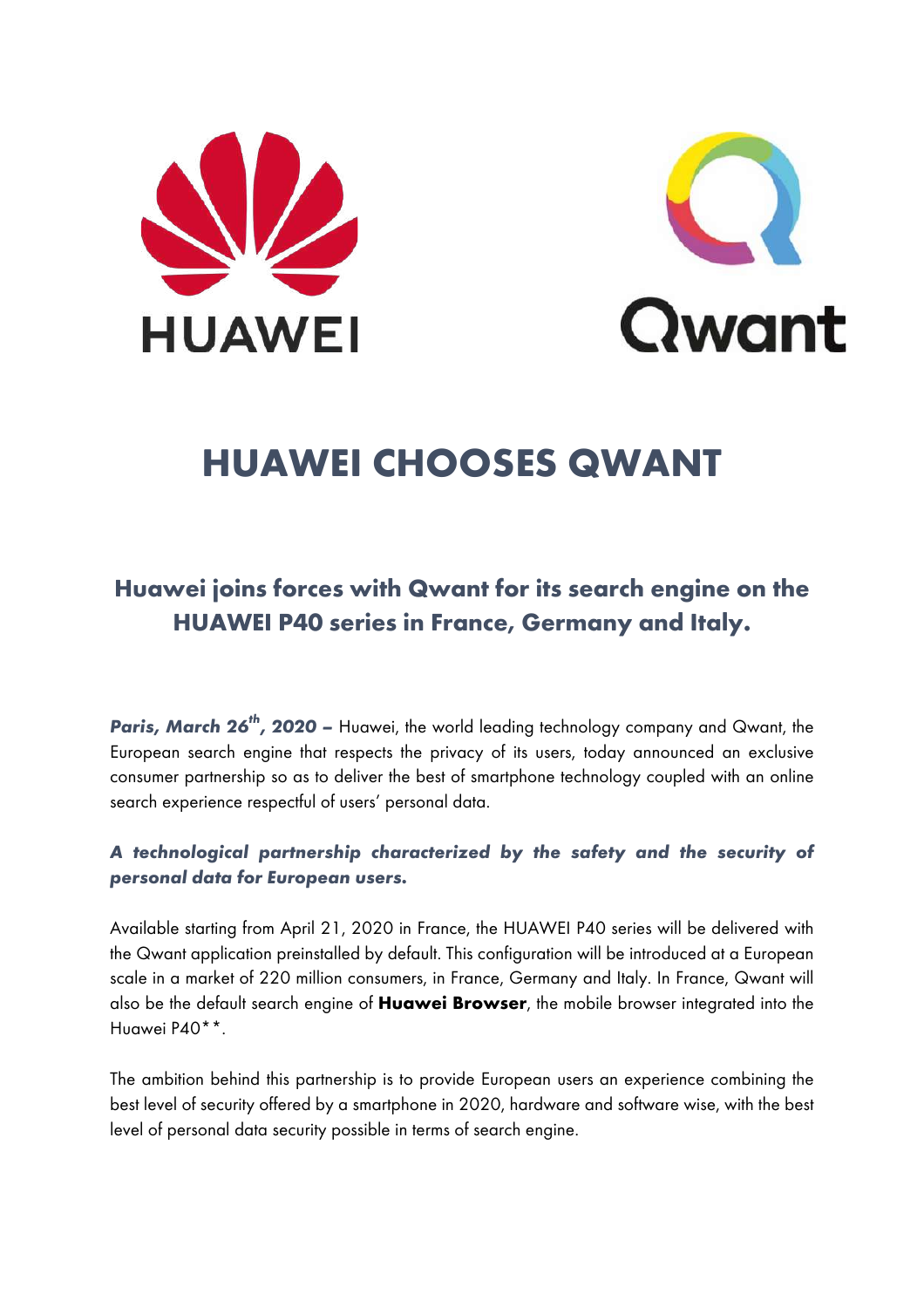The new flagship HUAWEI P40 series is one of the most secure smartphones in the world thanks to its multi-level of user data encryption, using Artificial Intelligence to protect the most sensitive data directly from the Kirin 990 chipset. *"With such a level of requirement in terms of data security on the new HUAWEI P40 series, it was important that we can ensure the same level of security to our customers when it comes to internet search engine user data. Qwant is the best partner we can join forces with in terms of privacyfirst search engine"* states Alex Huang, Country Manager, Huawei CBG France.

Qwant, the leading European privacy-by-design search engine, confirms its positioning as a strong ethical alternative solution contributing to a more respectful internet environment that cares for internet users and the digital ecosystem. Based in France, it is developing its own indexing and ranking capabilities, in order to eventually offer the first fully sovereign search engine technology in Europe.

#### *Qwant's "mobile first" strategy is accelerating*

With an audience of almost 5 million unique visitors per month<sup>\*</sup>, Qwant continues to demonstrate by its rise a real awareness of internet users about personal data safety concerns, and the proposition of alternative search engines meeting their needs. The 20+% audience growth compared to last year is also reflected on mobile devices with already 1.9 million unique visitors on smartphones\*.

The exclusive partnership between Qwant and Huawei will make it easier for many users to adopt the engine of their choice in their mobile search habits, with a "privacy first" experience that meets their privacy expectations.

Qwant will be integrated as the default search engine\*\* available from Huawei Search, the integrated internet browser, on all the HUAWEI P40 series for sale in France. Qwant will also be available directly through the preinstalled Qwant application. This one is derived from Mozilla, the free and open-source browser, which also offers an anti-tracking protection activated by default when browsing the Web. It will also be accessible for download in the Huawei App Gallery.

Jean-Claude Ghinozzi, CEO of Qwant, adds: *"Huawei is a global brand and a very popular top-class technology company. Therefore it is for Qwant a very important and commercially structuring general public partnership. By being chosen as the search engine for the HUAWEI P40 smartphones, we are today at Qwant, proud and happy to share with the greatest number of European consumers, our unique search engine which does not collect your personal data and respects your privacy. "*

*<sup>\*4.9</sup> million views in December 2019. (Source - Global Internet measure - all rights reserved by Médiamétrie // NetRatings - December 2019) \*\* In Germany and Italy, Qwant will be the "preferred" search engine for the Huawei Search browser.*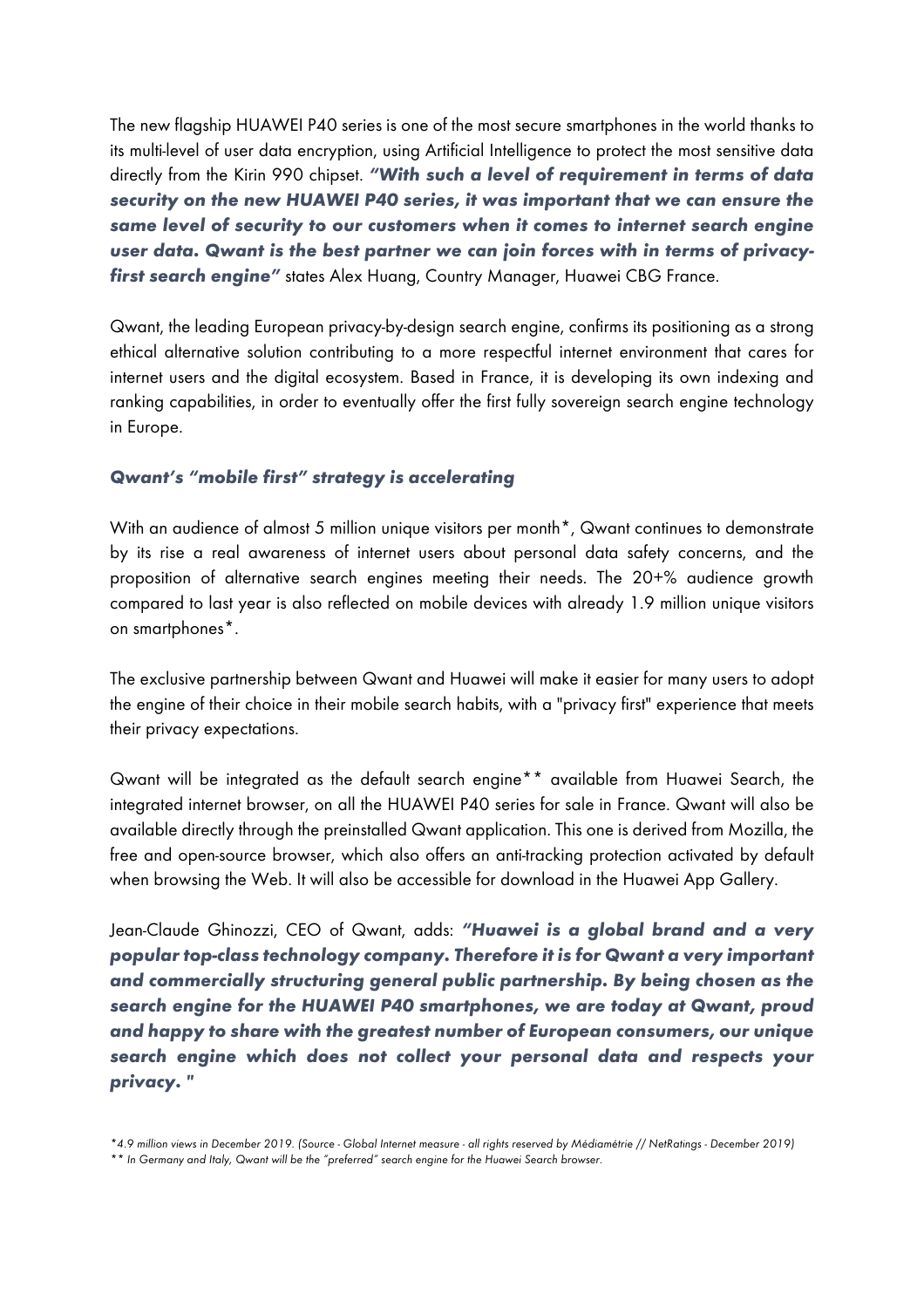#### **About Qwant**

Designed and developed in France, Qwant is the first European search engine to have its own web indexing technology, which protects the privacy of its users by refusing any tracking device for advertising purposes. Unlike the main search engines on the market, Qwant does not install any cookies on the user's browser, does not try to find out who he is or what he does, and does not keep a history of the requests made. With a warm interface that leaves plenty of room for results, Qwant allows you to efficiently find the information you are looking for across the web and social networks, while respecting total neutrality. Qwant processes all indexed sites and services without discrimination, without modifying the order of results according to its own interests or the user's sensitivities. Qwant handled more than 18 billion requests in 2018. https://www.Qwant.com

#### **About Huawei Consumer BG**

Huawei's products and services are available in more than 170 countries, and are used by a third of the world's population. Fifteen R&D centres have been set up in the United States, Germany, Sweden, Russia, India and China. Huawei Consumer BG is one of Huawei's three business units and covers smartphones, PC and tablets, wearables and cloud services, etc. Huawei's global network is built on almost 30 years of expertise in the telecom industry and is dedicated to delivering the latest technological advances to consumers around the world. For more information please visit: http://consumer.huawei.com

#### **Press Contacts**

| <b>Qwant</b> : | Service Presse   press@qwant.com                                   |
|----------------|--------------------------------------------------------------------|
|                | Samuel Pujol   +33 (0)6 61 88 44 66   s.pujol@qwant.com            |
| Huawei :       | <b>Agence Publicis Consultants</b>                                 |
|                | Sabine Tordeux   +33 (0) 6 11 36 26 32                             |
|                | sabine.tordeux@publicisconsultants.com                             |
|                | Léa Roos   +33 (0)6 11 31 76 01   lea.roos@publicisconsultants.com |
|                |                                                                    |
|                |                                                                    |

Huawei Consumer BG France Julien Verdier | julien.verdier@huawei.com